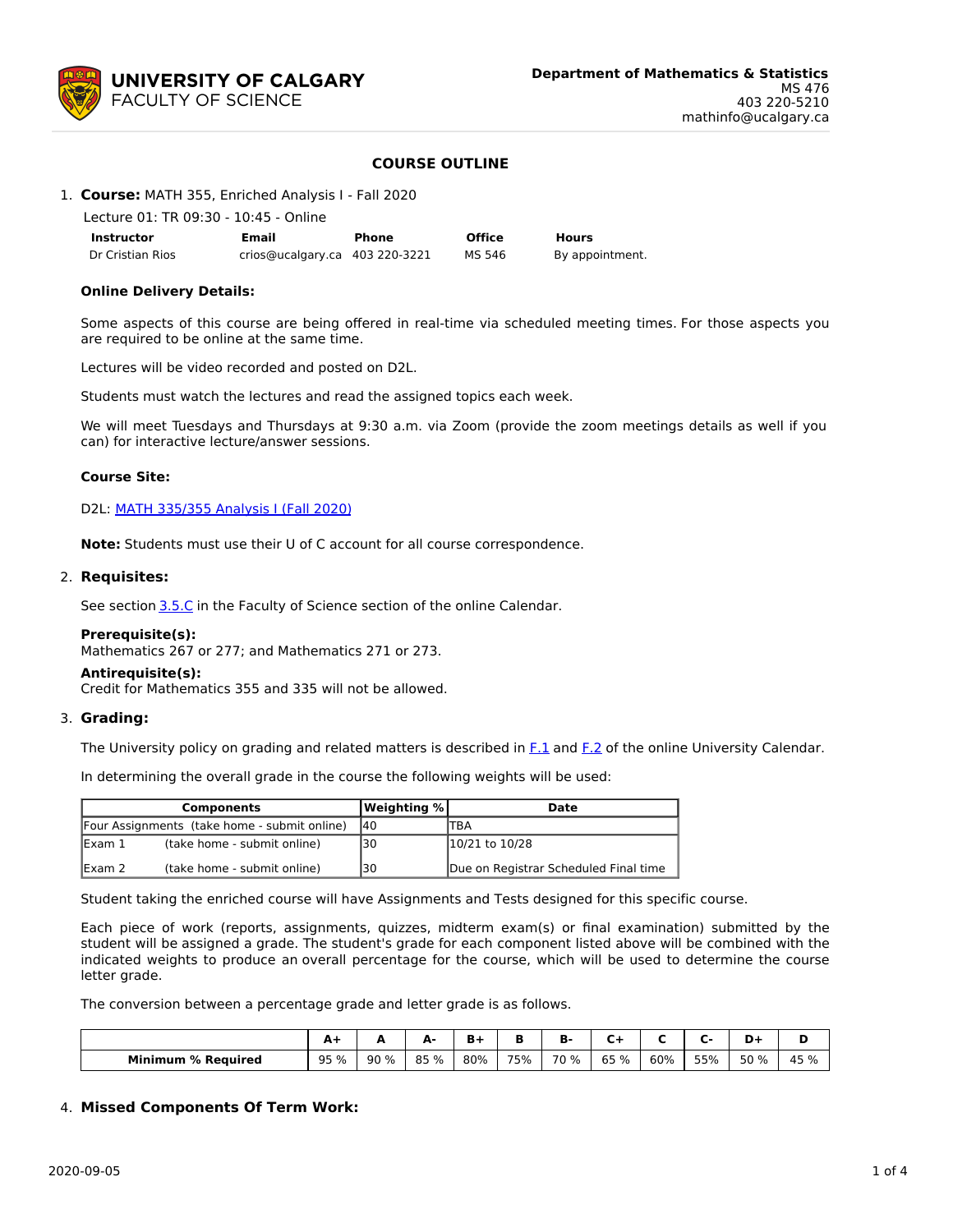The university has suspended the requirement for students to provide evidence for absences. Please do not attend medical clinics for medical notes or Commissioners for Oaths for statutory declarations.

In the event that a student legitimately fails to submit any online assessment on time (e.g. due to illness etc...), please contact the course coordinator, or the course instructor if this course does not have a coordinator to arrange for a re-adjustment of a submission date. Absences not reported within 48 hours will not be accommodated. If an excused absence is approved, then the percentage weight of the legitimately missed assignment could also be pro-rated among the components of the course.

## 5. **Scheduled Out-of-Class Activities:**

There are no scheduled out of class activities for this course.

## 6. **Course Materials:**

There are no required textbooks. Free open access resources will be provided:

The text "Foundations of [Mathematical](https://ucalgary-primo.hosted.exlibrisgroup.com/primo-explore/fulldisplay?docid=TN_cdi_askewsholts_vlebooks_9780817682927&context=PC&vid=UCALGARY&lang=en_US&search_scope=EVERYTHING&adaptor=primo_central_multiple_fe&tab=everything&query=any,contains,Foundations%20of%20Mathematical%20Analysis) Analysis" by S. Ponnusamy contains all the topics in the course syllabus and it is freely available through the University Library.

In order to successfully engage in their learning experiences at the University of Calgary, students taking online, remote and blended courses are required to have reliable access to the following technology:

- A computer with a supported operating system, as well as the latest security, and malware updates;
- A current and updated web browser;
- Webcam/Camera (built-in or external);
- Microphone and speaker (built-in or external), or headset with microphone;
- Current antivirus and/or firewall software enabled;
- Stable internet connection.

For more information please refer to the UofC [ELearning](https://elearn.ucalgary.ca/technology-requirements-for-students) online website.

#### 7. **Examination Policy:**

No aids are allowed on tests or examinations.

Students should also read the Calendar, [Section](http://www.ucalgary.ca/pubs/calendar/current/g.html) G, on Examinations.

#### 8. **Approved Mandatory And Optional Course Supplemental Fees:**

There are no mandatory or optional course supplemental fees for this course.

#### 9. **Writing Across The Curriculum Statement:**

For all components of the course, in any written work, the quality of the student's writing (language, spelling, grammar, presentation etc.) can be a factor in the evaluation of the work. See also Section [E.2](http://www.ucalgary.ca/pubs/calendar/current/e-2.html) of the University Calendar.

Any written materials submitted for grading must be neatly written or typed, and well-organized. Although it is not required, it is preferred if written assignments are typed on LaTeX or a similar mathematics interpreter.

## 10. **Human Studies Statement:**

Students will not participate as subjects or researchers in human studies.

See also [Section](http://www.ucalgary.ca/pubs/calendar/current/e-5.html) E.5 of the University Calendar.

#### 11. **Reappraisal Of Grades:**

A student wishing a reappraisal, should first attempt to review the graded work with the Course coordinator/instructor or department offering the course. Students with sufficient academic grounds may request a reappraisal. Non-academic grounds are not relevant for grade reappraisals. Students should be aware that the grade being reappraised may be raised, lowered or remain the same. See [Section](http://www.ucalgary.ca/pubs/calendar/current/i-3.html) I.3 of the University Calendar.

a. **Term Work:** The student should present their rationale as effectively and as fully as possible to the Course coordinator/instructor within **ten business days** of either being notified about the mark, or of the item's return to the class. If the student is not satisfied with the outcome, the student shall submit the Reappraisal of Graded Term work form to the department in which the course is offered within 2 business days of receiving the decision from the instructor. The Department will arrange for a reappraisal of the work within the next ten business days. The reappraisal will only be considered if the student provides a detailed rationale that outlines where and for what reason an error is suspected. See sections 1.1 and 1.2 of the University Calendar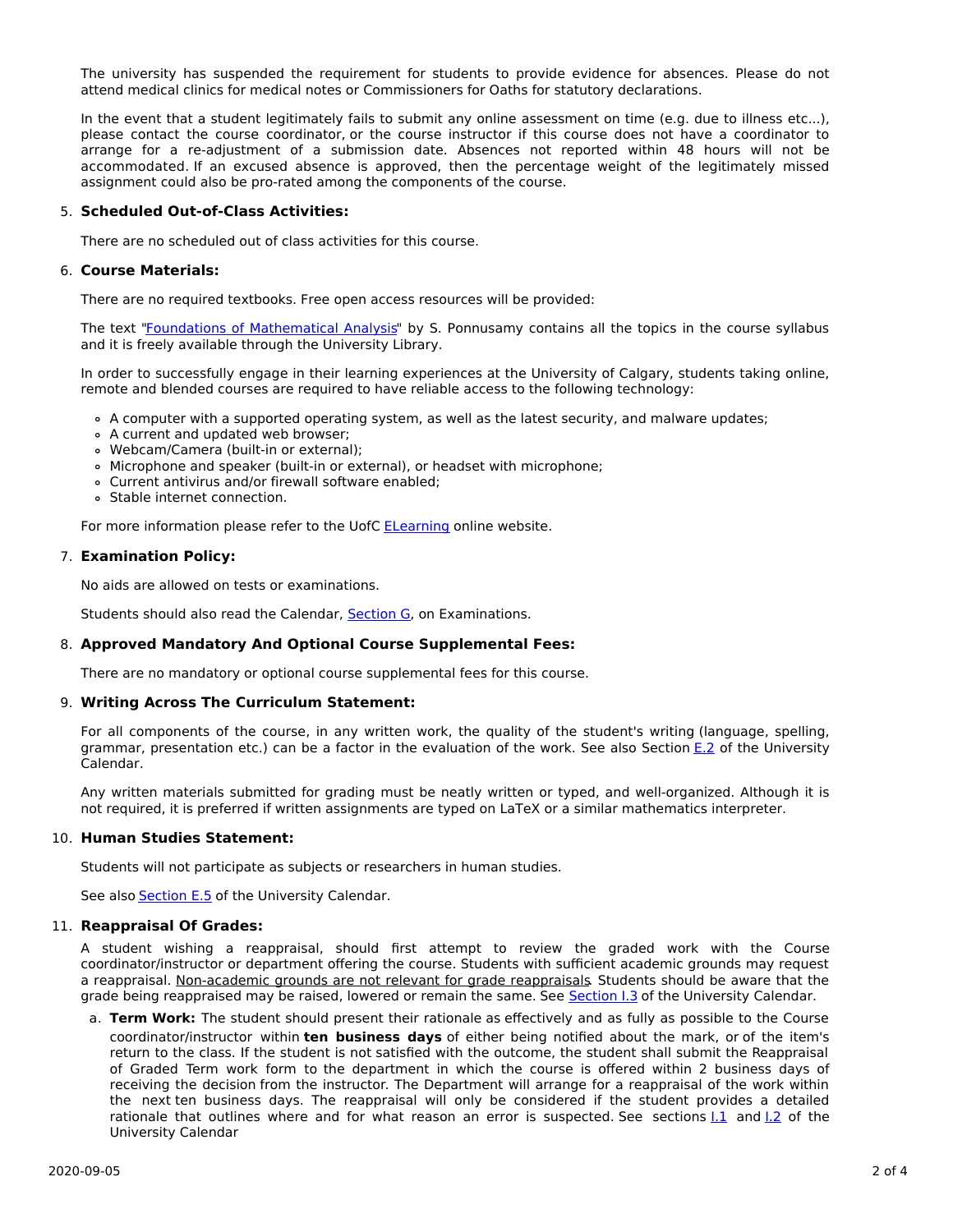b. **Final Exam:**The student shall submit the request to Enrolment Services. See [Section](http://www.ucalgary.ca/pubs/calendar/current/i-3.html) I.3 of the University Calendar.

# 12. **Other Important Information For Students:**

- a. **Mental Health** The University of Calgary recognizes the pivotal role that student mental health plays in physical health, social connectedness and academic success, and aspires to create a caring and supportive campus community where individuals can freely talk about mental health and receive supports when needed. We encourage you to explore the mental health resources available throughout the university community, such as counselling, self-help resources, peer support or skills-building available through the SU Wellness Centre (Room 370, MacEwan Student Centre, Mental Health [Services](https://www.ucalgary.ca/wellnesscentre/services/mental-health-services) Website) and the Campus Mental Health Strategy website [\(Mental](http://www.ucalgary.ca/mentalhealth) Health).
- b. **SU Wellness Center:** For more information, see [www.ucalgary.ca/wellnesscentre](http://www.ucalgary.ca/wellnesscentre) or call [403-210-9355](tel:4032109355).
- c. **Sexual Violence:** The Sexual Violence Support Advocate, Carla Bertsch, can provide confidential support and information regarding sexual violence to all members of the university community. Carla can be reached by email [\(svsa@ucalgary.ca](mailto:svsa@ucalgary.ca)) or phone at[403-220-2208](tel:4032202208). The complete University of Calgary policy on sexual violence can be viewed at [\(https://www.ucalgary.ca/policies/files/policies/sexual-violence-policy.pdf\)](https://www.ucalgary.ca/policies/files/policies/sexual-violence-policy.pdf)
- d. **Misconduct:** Academic misconduct (cheating, plagiarism, or any other form) is a very serious offence that will be dealt with rigorously in all cases. A single offence may lead to disciplinary probation or suspension or expulsion. The Faculty of Science follows a zero tolerance policy regarding dishonesty. Please read the sections of the University Calendar under [Section](http://www.ucalgary.ca/pubs/calendar/current/k.html) K. Student Misconduct to inform yourself of definitions, processes and penalties. Examples of academic misconduct may include: submitting or presenting work as if it were the student's own work when it is not; submitting or presenting work in one course which has also been submitted in another course without the instructor's permission; collaborating in whole or in part without prior agreement of the instructor; borrowing experimental values from others without the instructor's approval; falsification/ fabrication of experimental values in a report. **These are only examples**.
- e. **Academic Accommodation Policy:** Students needing an accommodation because of a disability or medical condition should contact Student Accessibility Services in accordance with the procedure for accommodations for students with disabilities available at [procedure-for-accommodations-for-students-with](http://www.ucalgary.ca/policies/files/policies/procedure-for-accommodations-for-students-with-disabilities_0.pdf)disabilities.pdf.

Students needing an accommodation in relation to their coursework or to fulfill requirements for a graduate degree, based on a protected ground other than disability, should communicate this need, preferably in writing, to the Associate Head of the Department of Mathematics & Statistics, Mark Bauer by email bauerm@ucalgary.ca or phone 403-220-4189. Religious accommodation requests relating to class, test or exam scheduling or absences must be submitted no later than **14 days** prior to the date in question. See [Section](http://www.ucalgary.ca/pubs/calendar/current/e-4.html) E.4 of the University Calendar.

- f. **Freedom of Information and Privacy:** This course is conducted in accordance with the Freedom of Information and Protection of Privacy Act (FOIPP). Students should identify themselves on all written work by placing their name on the front page and their ID number on each subsequent page. For more information, see Legal [Services](http://www.ucalgary.ca/legalservices/foip) website.
- g. **Student Union Information:** VP [Academic](http://www.su.ucalgary.ca/contact), Phone: [403-220-3911](tel:4032203911) Email: [suvpaca@ucalgary.ca](mailto:suvpaca@ucalgary.ca). SU Faculty Rep., Phone: [403-220-3913](tel:4032203913) Email: [sciencerep@su.ucalgary.ca](mailto:sciencerep@su.ucalgary.ca). Student [Ombudsman](https://www.ucalgary.ca/ombuds/), Email: [ombuds@ucalgary.ca](mailto:%20ombuds@ucalgary.ca).
- h. **Surveys:** At the University of Calgary, feedback through the Universal Student Ratings of Instruction [\(USRI](http://www.ucalgary.ca/usri)) survey and the Faculty of Science Teaching Feedback form provides valuable information to help with evaluating instruction, enhancing learning and teaching, and selecting courses. Your responses make a difference - please participate in these surveys.
- i. **Copyright of Course Materials:** All course materials (including those posted on the course D2L site, a course website, or used in any teaching activity such as (but not limited to) examinations, quizzes, assignments, laboratory manuals, lecture slides or lecture materials and other course notes) are protected by law. These materials are for the sole use of students registered in this course and must not be redistributed. Sharing these materials with anyone else would be a breach of the terms and conditions governing student access to D2L, as well as a violation of the copyright in these materials, and may be pursued as a case of student academic or [non-academic](https://www.ucalgary.ca/conduct/policy/non-academic-misconduct-policy) misconduct, in addition to any other remedies available at law.